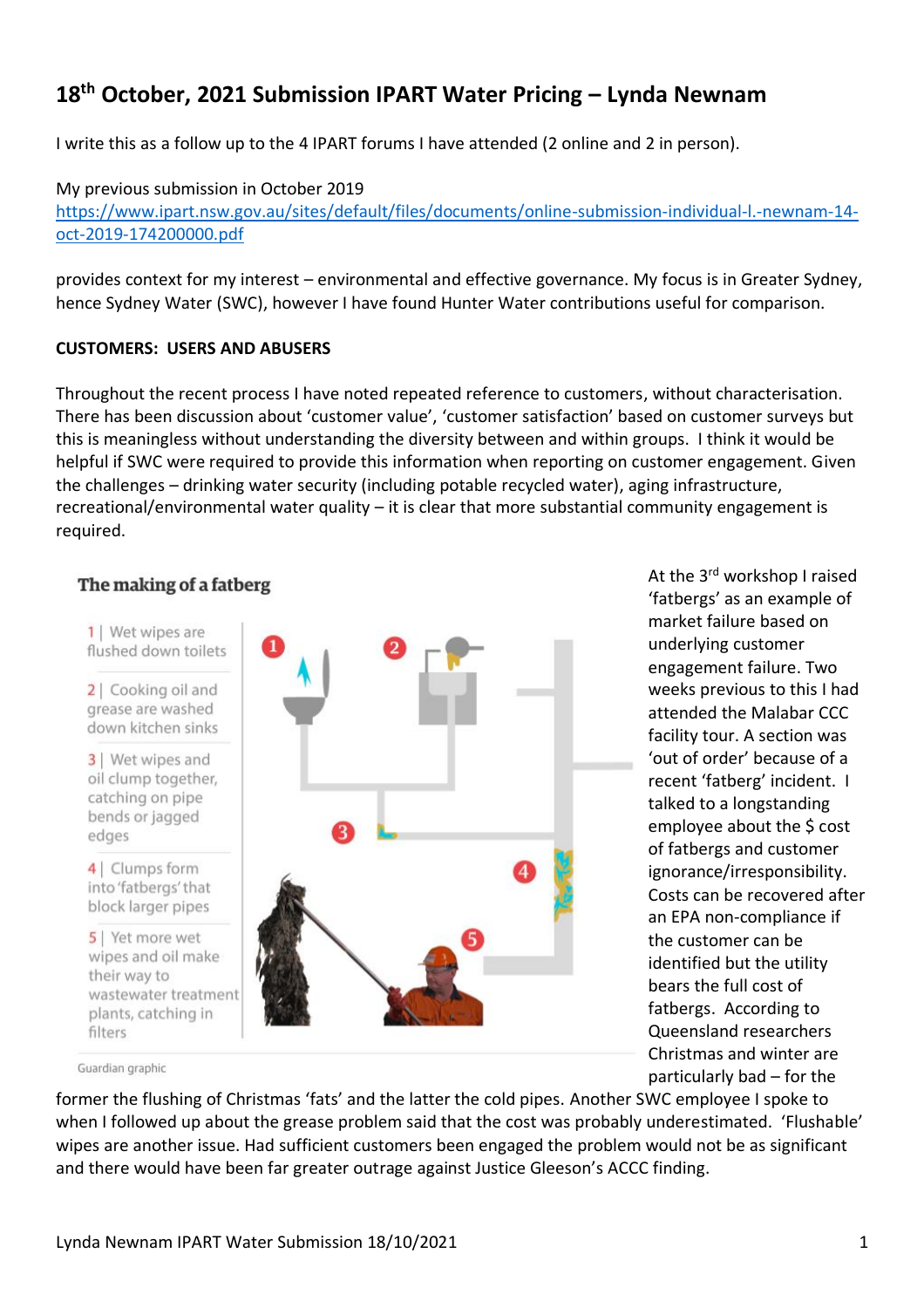In the same break-out session both the Hunter and SWC representatives said that their biggest challenge was compliance. Unfortunately, there was no-one in the EPA in attendance to provide a 'regulator perspective'.

*EPA commented that: – Sydney Water is the subject of several regulatory actions in connection with the effective operation and maintenance of its systems. – Sydney Water's Environment Protection Licences (EPLs) contain several performance requirements relating to dry weather overflows and wet weather overflows, which Sydney Water breached during the year. – EPA has, or intends to, place Pollution Reduction Programs on several of Sydney Water's EPL's.* From IPART 2020 Audit [https://www.ipart.nsw.gov.au/sites/default/files/cm9\\_documents/Final-report-Sydney-Water-Operating-](https://www.ipart.nsw.gov.au/sites/default/files/cm9_documents/Final-report-Sydney-Water-Operating-Licence-Report-to-the-Minister-2020-March-2021.PDF)[Licence-Report-to-the-Minister-2020-March-2021.PDF](https://www.ipart.nsw.gov.au/sites/default/files/cm9_documents/Final-report-Sydney-Water-Operating-Licence-Report-to-the-Minister-2020-March-2021.PDF)

'Customer'/'consumer' knowledge about the water cycle is low. Understanding the basics of recreational/environmental water quality is low – aesthetics trump science. Even for those interested there is no central source for providing comprehensive data by catchment/sub-catchment.

The effectiveness of customer engagement appears to be based on 'emotional' rather than 'intellectual' feedback. As long as the water bills remain 'manageable' customers, especially concession holders (pensioners/associations), will provide an overall 'satisfactory' rating.

The complexity and short and long-term challenges are not communicated. During the last round of major water restrictions SWC were promoting low water use and cactus gardens as a 'solution'. Customers who were keeping water up to native gardens for habitat and street trees for heat mitigation or even watering vegetables (reducing food miles) were not pulling their weight. It was implied they should stick to cactus. This dumbed down approach to the environment has consequences.

Intelligent conversations need to take place around water recycling to increase potable supplies as outlined in the Draft Water Strategy currently on exhibition. [https://www.industry.nsw.gov.au/\\_\\_data/assets/pdf\\_file/0017/470501/draft-strategy.pdf](https://www.industry.nsw.gov.au/__data/assets/pdf_file/0017/470501/draft-strategy.pdf)

One of the means of engagement is the Customer Advisory Committee (formerly Council). This is a wellestablished group established to provide representation. I checked though the terms, membership and minutes which were available (only 2019 onwards). [https://www.sydneywater.com.au/about-us/our](https://www.sydneywater.com.au/about-us/our-people/who-we-are/customer-forums.html)[people/who-we-are/customer-forums.html](https://www.sydneywater.com.au/about-us/our-people/who-we-are/customer-forums.html)

# From meeting 3<sup>rd</sup> September, 2020:

*Roch Cheroux (RC) commented that he was pleased to see the progress that Sydney Water was making towards customer centricity in decision making. He was keen to see if committee members could contribute or share best practise in how we could engage with customers better. He said that while acknowledging the complex value chain and governance structures Sydney Water was operating in, no decision-making process existed that could not be improved with better customer insights and thanked the committee members for their contributions.*

[https://www.sydneywater.com.au/content/dam/sydneywater/documents/community-advisory](https://www.sydneywater.com.au/content/dam/sydneywater/documents/community-advisory-committee.pdf)[committee.pdf](https://www.sydneywater.com.au/content/dam/sydneywater/documents/community-advisory-committee.pdf)

On the same day one of the oldest Citizen Science programs in Australia celebrated 30 years. It was Streamwatch (water quality/environmental stewardship program) established by Sydney Water/ Water Board. Though contacted well beforehand, there was no mention of the association nor the value of the innovative outreach (website/facebook/media release/involvement in celebration) from Sydney Water [https://citizensciencepartnerships.com/2020/08/25/celebrating-30-years-of-streamwatch-on-3](https://citizensciencepartnerships.com/2020/08/25/celebrating-30-years-of-streamwatch-on-3-september-2020/) [september-2020/](https://citizensciencepartnerships.com/2020/08/25/celebrating-30-years-of-streamwatch-on-3-september-2020/)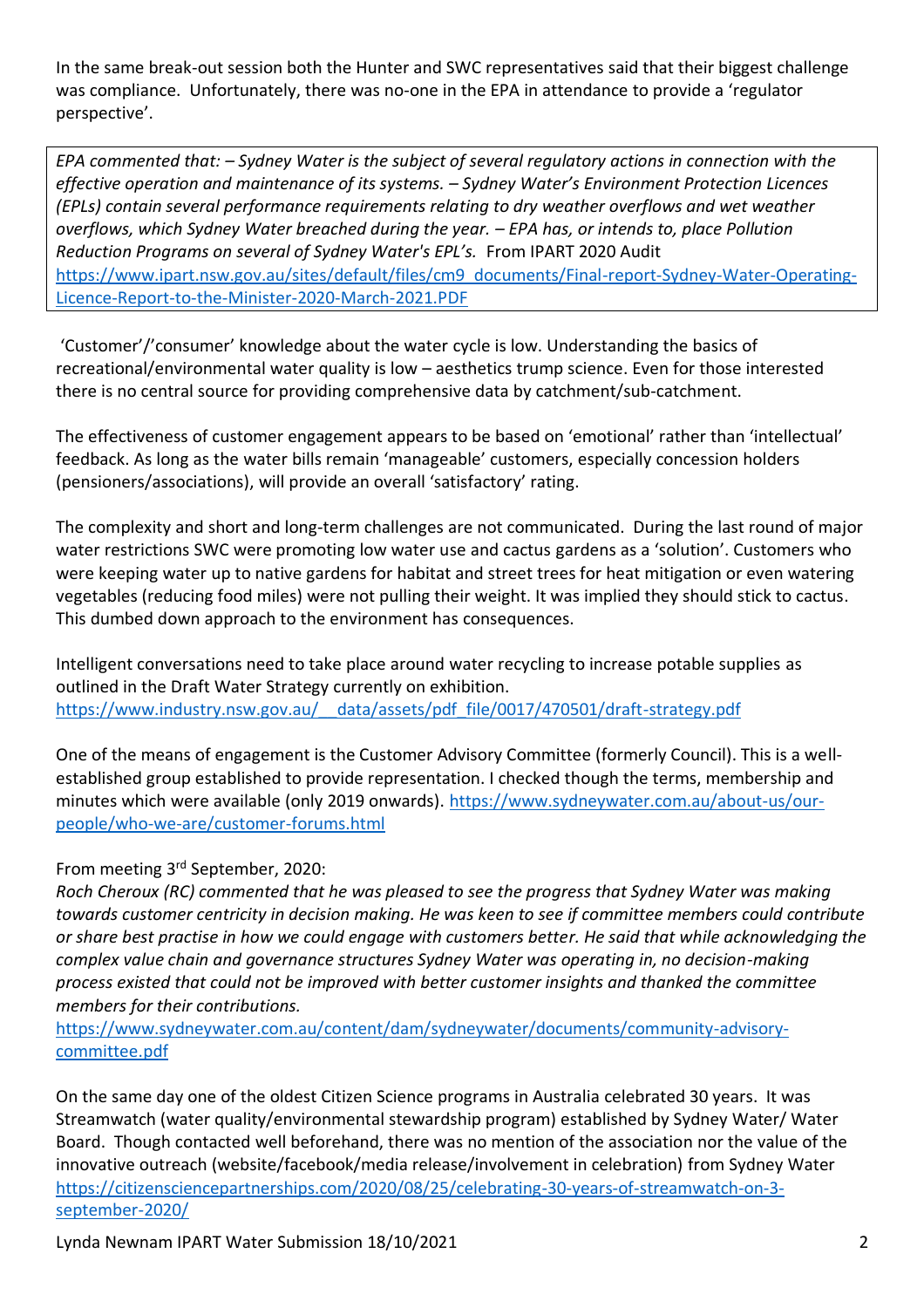In its audit on 'engagement' IPART appears to rely on the effectiveness of outreach of members of the Customer Council. Requirements for transparency should align with capability eg. all minutes on website with details on how representatives can be contacted.

| 6.6   | Customer engagement                                                                                                                                                                                                                                                                                                                     |                                |                                                        |
|-------|-----------------------------------------------------------------------------------------------------------------------------------------------------------------------------------------------------------------------------------------------------------------------------------------------------------------------------------------|--------------------------------|--------------------------------------------------------|
| 6.6.1 | Sydney Water must undertake customer<br>engagement to understand its customers'<br>preferences and willingness to pay for service<br>levels. The customer engagement must be<br>relevant, representative, proportionate,<br>objective, clearly communicated and accurate.                                                               | <b>SC</b>                      |                                                        |
| 6.6.2 | Sydney Water must establish and regularly<br>consult with its Customer Council.                                                                                                                                                                                                                                                         | <b>SC</b>                      |                                                        |
| 6.6.3 | Sydney Water must provide the Customer<br>Council with information in Sydney Water's<br>possession or under its custody or control<br>necessary to enable the Customer Council to<br>discharge the tasks assigned to it, other than<br>information or documents that are confidential<br>or privileged.                                 | <b>SC</b>                      |                                                        |
| 6.6.4 | Sydney Water must keep minutes of<br>proceedings of the Customer Council and<br>make a copy of the minutes available to any<br>person, free of charge, upon request made to<br>the Contact Centre.                                                                                                                                      | <b>SC</b>                      |                                                        |
| 6.6.5 | Sydney Water must undertake a review of the<br>operation of the Customer Council. The review<br>must include an assessment of the Customer<br>Council's role, objectives, outcomes and<br>membership, including whether the Customer<br>Council could be used to better support<br>customer engagement, as required by clause<br>6.6.1. | <b>SC</b>                      |                                                        |
| 6.6.6 | Sydney Water must report to IPART on the<br>completed review and its outcomes by 30 June<br>2020 (or another date approved by IPART in<br>writing).                                                                                                                                                                                     | <b>Internal IPART</b><br>check | This clause is not included in the<br>auditor's scope. |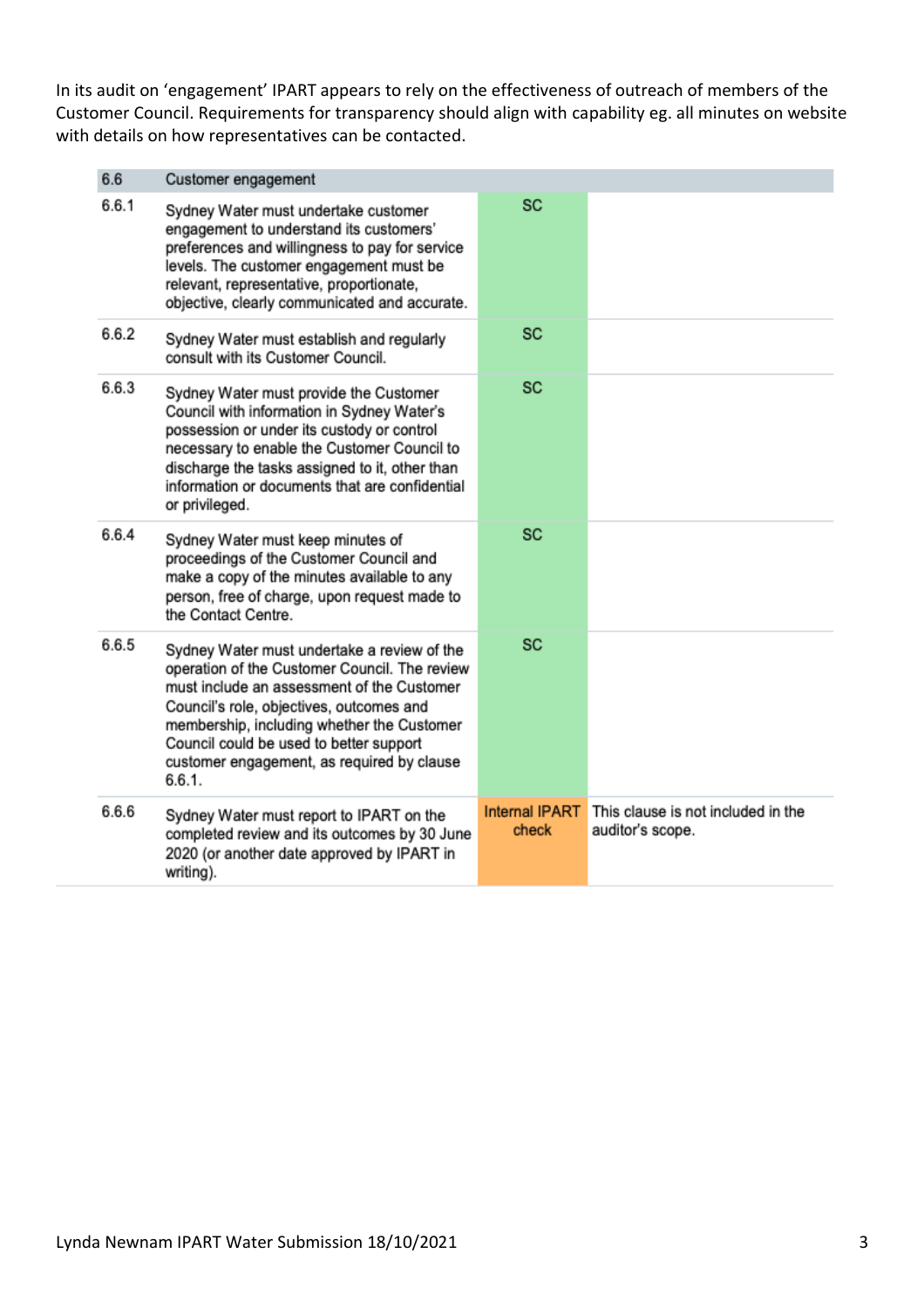#### **DRAFT WATER STRATEGY PRIORITIES**

*PRIORITY 4 "Greater Sydney has a rich diversity of aquatic and marine environments, from the sandstone gorges of our drinking water catchments and the majestic Hawkesbury-Nepean River to coastal lagoons, beautiful beaches and the stunning Sydney Harbour and Illawarra escarpment. Within the city, waterways and estuary foreshores provide nature refuges and habitat for wildlife and are highly valued by urban communities. As we explore our future water options, we must also find the right mix of solutions to better protect, maintain and improve these environments."*

*"We are identifying initiatives to: • Maintain and improve ecosystem health— We want to build on existing strategies, laws and plans to maintain a consistent focus on enhancing water quality, with a particular focus on high priority causes of diffuse source urban water pollution and management of industrial legacies. We can also explore ways to better manage and protect waterway and marine values and uses and improve how we monitor and report on water quality and waterway health.*

## **Strategic pathway: Priority 4**

Review waterway and marine values and their associated water quality objectives.

Prepare a wastewater management strategic plan.

Develop a better understanding of the risks and future resilience of our wastewater infrastructure, including how we monitor and report discharges through Sydney's wastewater ocean outfalls.

Prepare Coastal **Management Plans.**  New framework for monitoring and reporting ecosystem health against water quality objectives.

New statutory planning tools to manage and protect waterway and marine values and uses.

New more streamlined and better coordinated model for stormwater governance and stormwater management controls.

Deliver initiatives to reduce microplastics and other contaminants.

Uparade ageing assets and make new network interconnections (see Priority 2).

Support councils to deliver community-led initiatives for recreational activities including swimming.

#### Comprehensive

monitoring and reporting of water quality and ecosystem health.

**Recvcled water** and stormwater harvesting are widely used across Greater Sydney to support recreational activities and waterway health.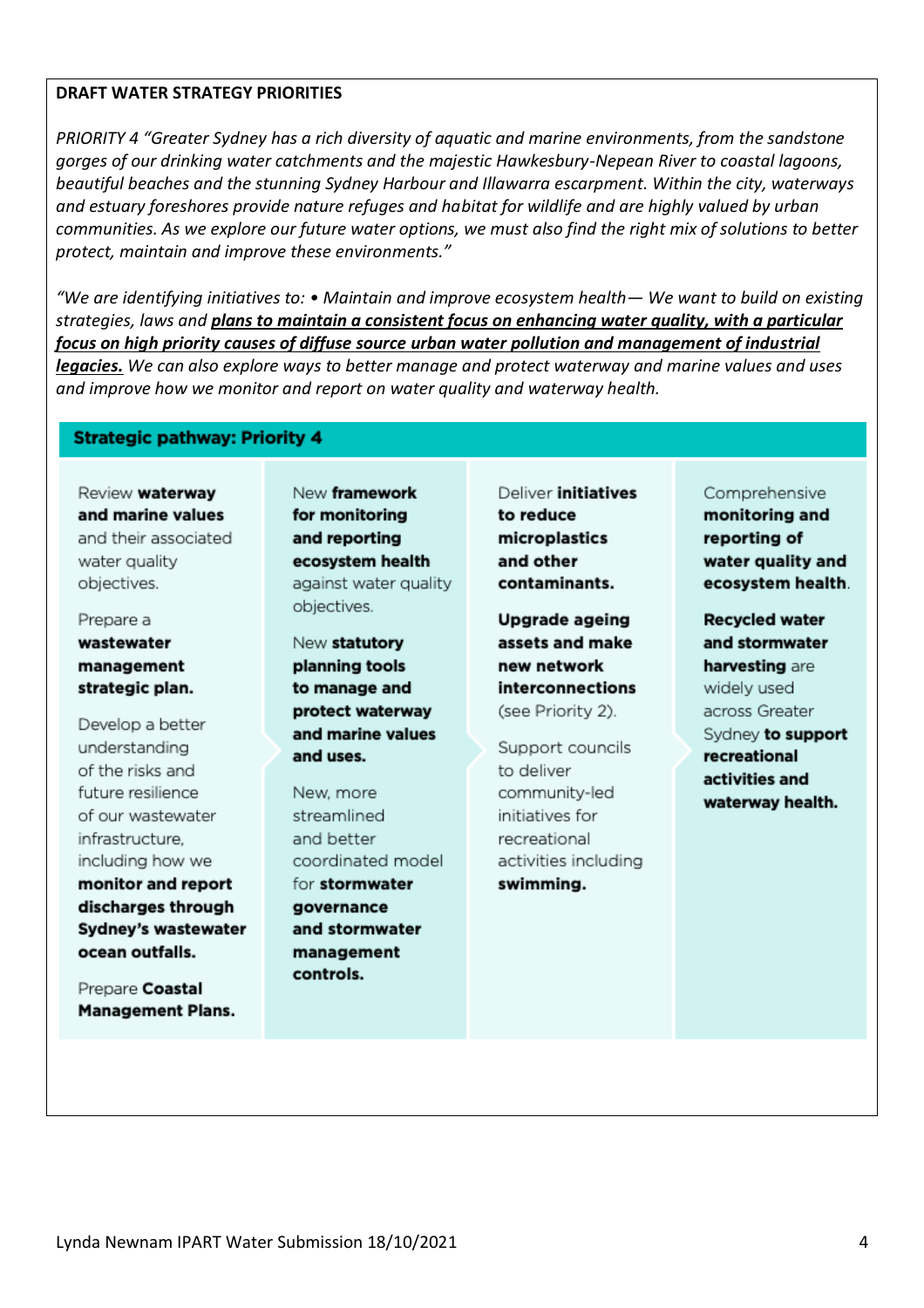At the 21<sup>st</sup> June forum Mr Cheroux echoed his commitment to 'customer centricity' with references to the importance of 'social license'. However, how much of this is 'brand awareness' vs education.

As I explained in a previous submission, I have been a Streamwatch volunteer coordinator for two decades and understand current and potential value for the program to deliver in stewardship, direct education and awareness (eg. branded sites). It's a 'bottom up' innovation approach (see Matt Ridley 'How Innovation Works') which promotes local environmental discourse. Since defunding the program in 2018 Sydney Water has provided funding for programs such as 'Beat the Bottle' where groups receive grants to stage Sydney Water branded 1 hour clean-ups. I successfully applied and coordinated an event on the 26/10/2019 [https://www.facebook.com/LaperouseCoastcare/videos/perfect-day-for-cleaning-up-at-la](https://www.facebook.com/LaperouseCoastcare/videos/perfect-day-for-cleaning-up-at-la-perouse-with-help-from-the-junkyard-beats-sydn/1416913705126776)[perouse-with-help-from-the-junkyard-beats-sydn/1416913705126776](https://www.facebook.com/LaperouseCoastcare/videos/perfect-day-for-cleaning-up-at-la-perouse-with-help-from-the-junkyard-beats-sydn/1416913705126776) in order to get an understanding of the Sydney Water shift in focus for achieving environmental objectives.

In October 2019 SWC had 31,465 Facebook Likes and 7,214 on Twitter. Those numbers today are 338,115 and 8,491 respectively. It is a modest increase over the period, particularly given a general higher uptake of social media during the COVID shutdowns.

I think we need to get smarter in the methods used to crowdsource information and expertise, not only from volunteer citizens but also water associations and other agencies. Innovation comes from a variety of sources and I think it would be best to offer a platform that can encourage a broad range of contributions. There is little value in reading/listening to feedback from thousands of people if that feedback is based on lies/inaccuracies. Hence, there is a need for clear Terms of Reference and improved communication with elected representatives and local government as well as providing a transparent intelligible website which allows for both quick browsing as well as encouraging in-depth research.

Every opportunity to communicate the complexity of operations should be taken because such engagement builds trust in a broader platform for communicating tougher and radical measures. This will be required in the future as interest rates rise and negative climate change events increase in intensity and frequency. As Stewart Wilson noted in his presentation:

# *now is not the time for incrementalism*.

.

The conversations have to be at an adult, evidence-based level cognisant of broader environmental needs. Hence, there is no place for a simplistic approach to water use. There is use in the domestic situation for drinking, food, hygiene and biodiversity as well as 'waste' practices. Determining 'waste' is complex. Communicators, for example, cannot continue to urge minimalist gardens of succulents ignoring the benefits of water for food and biodiversity (eg. Greening Sydney/wildlife corridor enhancements). Business needs should also be characterised and discussed broadly because how business operates impacts domestic users. 'We are all in this together'.

Information on the bigger picture of management is required and to begin a conversation on this I would suggest DPIE provide a dedicated webpage for SWC regulation that explains what the licences are for, lists prosecutions, makes the system intelligible. DPIE includes EPA, DPI, Water NSW and LLS. Human Health Risk (with links to NSW Health) should be included. This may address, in a small part, the need for better communication between agencies as they present themselves as 'all in this together' to the WWW.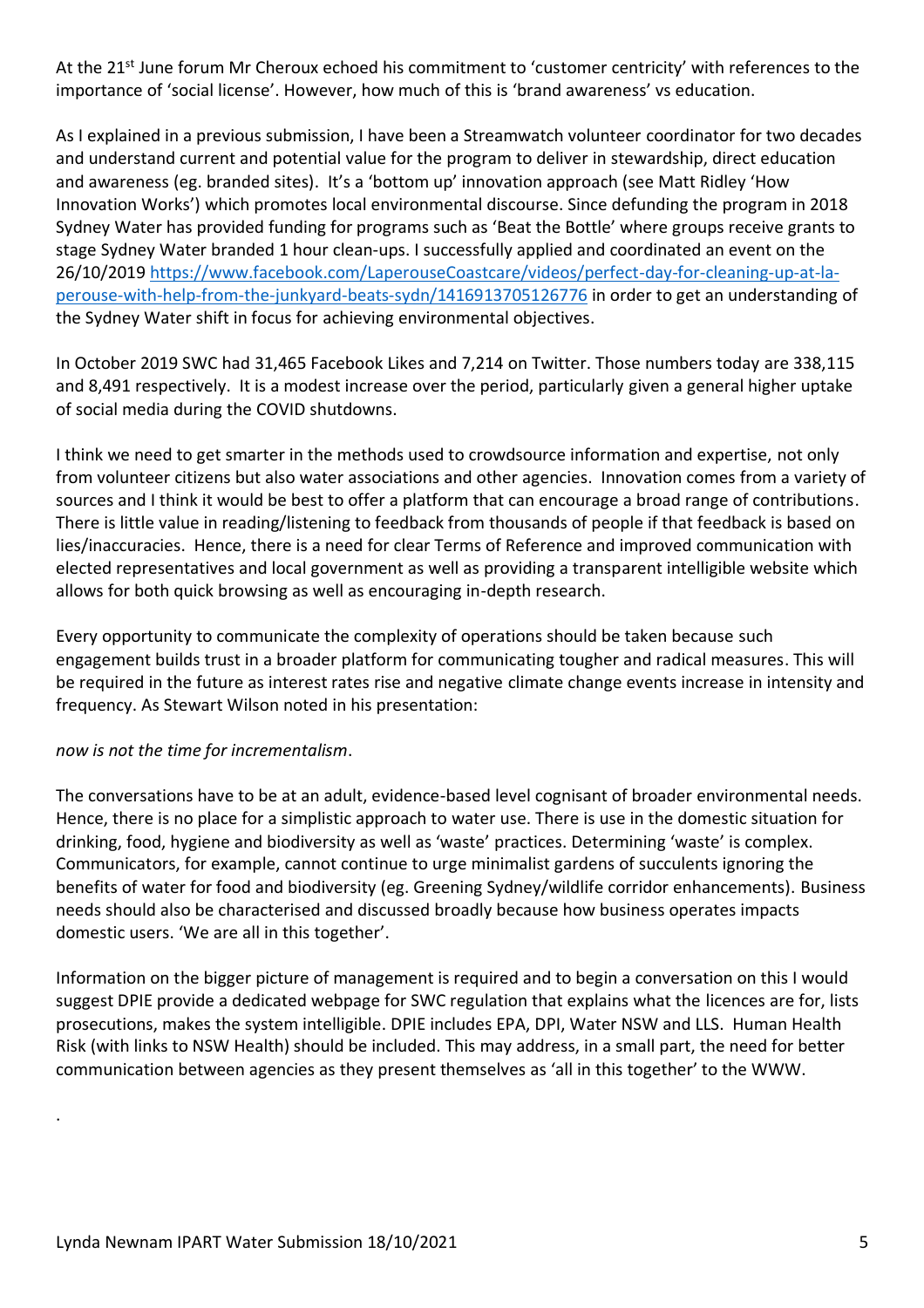## Page 115: Draft Greater Sydney Water Strategy

#### **Challenges for coastal management**

Greater Sydney residents place a very high value on clean ocean water at our beaches and on protecting our unique coastal environments. As noted earlier under this priority. Coastal Management Programs (CMPs) are currently being prepared for Greater Sydney. These programs will set out the issues facing the region's coastal areas and outline actions to tackle them. Preliminary work for the CMPs has identified a range of challenges that we will need to address:

- Urban stormwater pollution in Sydney Harbour, which is becoming a significant threat to community values and expectations.
- . Beach erosion due to rising sea levels and more frequent extreme weather events.
- Poor water quality in urban streams and rivers that run into estuaries and the ocean.
- Degraded coastal ecosystems and biodiversity.
- Impacts of sporadic wet weather overflows from the sewerage system.
- Discharge of treated wastewater to the ocean which is out of step with global standards.

From the May 2021 Advisory Committee (most recent Minutes):

*FS asked about the previous environmental strategy. IF advised this is an integration into the relevant elements of that strategy with a greater focus at present on the environmental accountabilities; sustainability is still a key long-term focus. AR added that, in a customer engagement space, this point is important to ensure short term and long term are both addressed.*

*[https://www.sydneywater.com.au/content/dam/sydneywater/documents/community-advisory](https://www.sydneywater.com.au/content/dam/sydneywater/documents/community-advisory-committee-minutes-may-2021.pdf)[committee-minutes-may-2021.pdf](https://www.sydneywater.com.au/content/dam/sydneywater/documents/community-advisory-committee-minutes-may-2021.pdf)*

Sydney Water's Environment Strategy: <https://www.sydneywater.com.au/content/dam/sydneywater/documents/environment-strategy.pdf> (updated 2019)

In the Draft Water Strategy there is a also a recognition of a 'shortfall' in community engagement/recognition of community values.

*Performance, monitoring and reporting— Comprehensive water quality and wastewater monitoring programs are in place for waterways, estuaries and marine waters. But much of this current reporting is highly technical and directed towards government and regulatory audiences—there is very little reporting that reflects community values or that uses terms and metrics the general public can understand. There is also no catchment scale, holistic reporting against waterway values and objectives. This means that we cannot measure (or report on) what has been achieved against these objectives.*